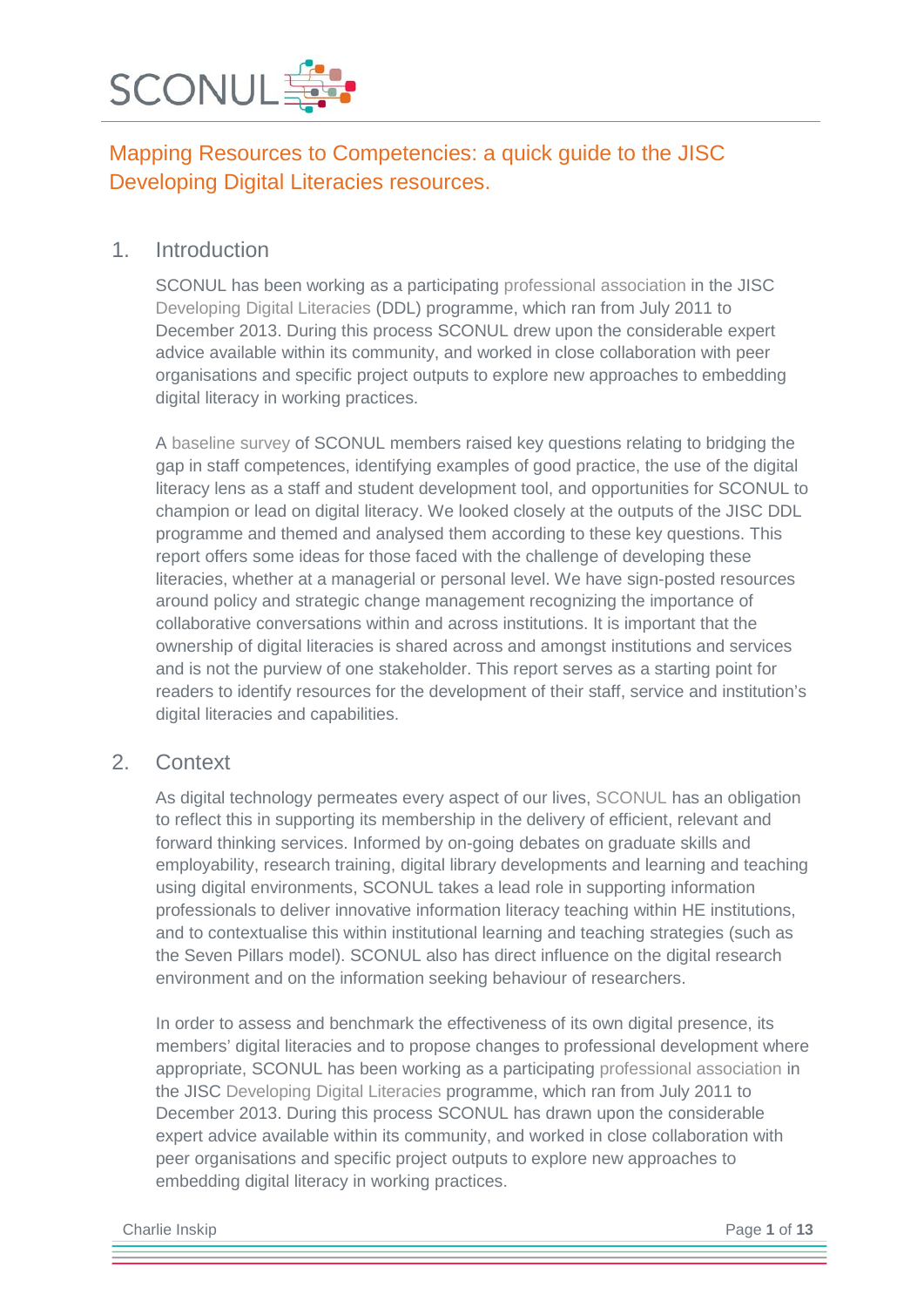

This document explores resources and developments around the JISC Developing Digital Literacies (DDL) programme [through a SCONUL lens.](http://jiscdesignstudio.pbworks.com/w/page/48784891/SCONUL%20DL) It considers the outcomes of the SCONUL [baseline survey](http://jiscdesignstudio.pbworks.com/w/page/50824902/SCONUL%20Baseline%20summary) (2012) and maps key findings from the survey to relevant resources available through the JISC [Design Studio](http://jiscdesignstudio.pbworks.com/w/page/46421608/Developing%20digital%20literacies) resource, which collates project and association outputs from the DDL programme. The DDL programme has generated a large number of resources. This document is designed to help SCONUL members focus on those most relevant to them in the pursuit of developing digital literacies.

Hopefully this summary of some we feel are most relevant to SCONUL members will help to ignite or fan your interest in continuing to develop your service's contribution to the development of digital literacies in your institution. The threads that tie these outputs together are based on taking a strategic perspective to institutional change based on 'inter-departmental multi-stakeholder conversations' – involving not only librarians but other services as well as faculty and students in a unified process which acknowledges that digital literacies are not the sole 'property' of one department but the responsibility of the wider academic community. These conversations can be facilitated through careful examination of many of the links to resources in this document – and many more can be found on the JISC Design Studio. Developing networks and collaborations through these conversations will enable a cooperative stance and an informed approach is more likely to amplify the voice of the library in these conversations. This will help maintain our relevance in the changing information landscape. Following and citing good practice examples will continue to contribute towards making good practice common practice, and adopting and adapting formal CPD frameworks will contribute towards strategically meeting these aims. Using up-to-date tools for staff and student development will keep libraries on the cutting edge of development and delivery of digital literacies, and the more widespread use and continuing development of our Seven Pillars, and the new [Digital Literacy Lens,](http://www.sconul.ac.uk/publication/digital-literacy-lens) will help to unify the sector and provide our stakeholders with a consistent message.

### 3. SCONUL Baseline Survey

The [SCONUL baseline survey](http://jiscdesignstudio.pbworks.com/w/page/50824902/SCONUL%20Baseline%20summary) was designed to assess four main issues:

1. **Digital Literacies**: *The role of existing professional or competence frameworks which may include references to digital capabilities/literacies.*

In the examination of various competencies required by staff involved in student support and academic liaison (IT, Information, Media, Communication and Collaboration, Digital Scholarship, Learning Skills) it was found that Digital Scholarship and Media Literacy were identified as key competences which had a low level of expertise and high level of importance. These competencies were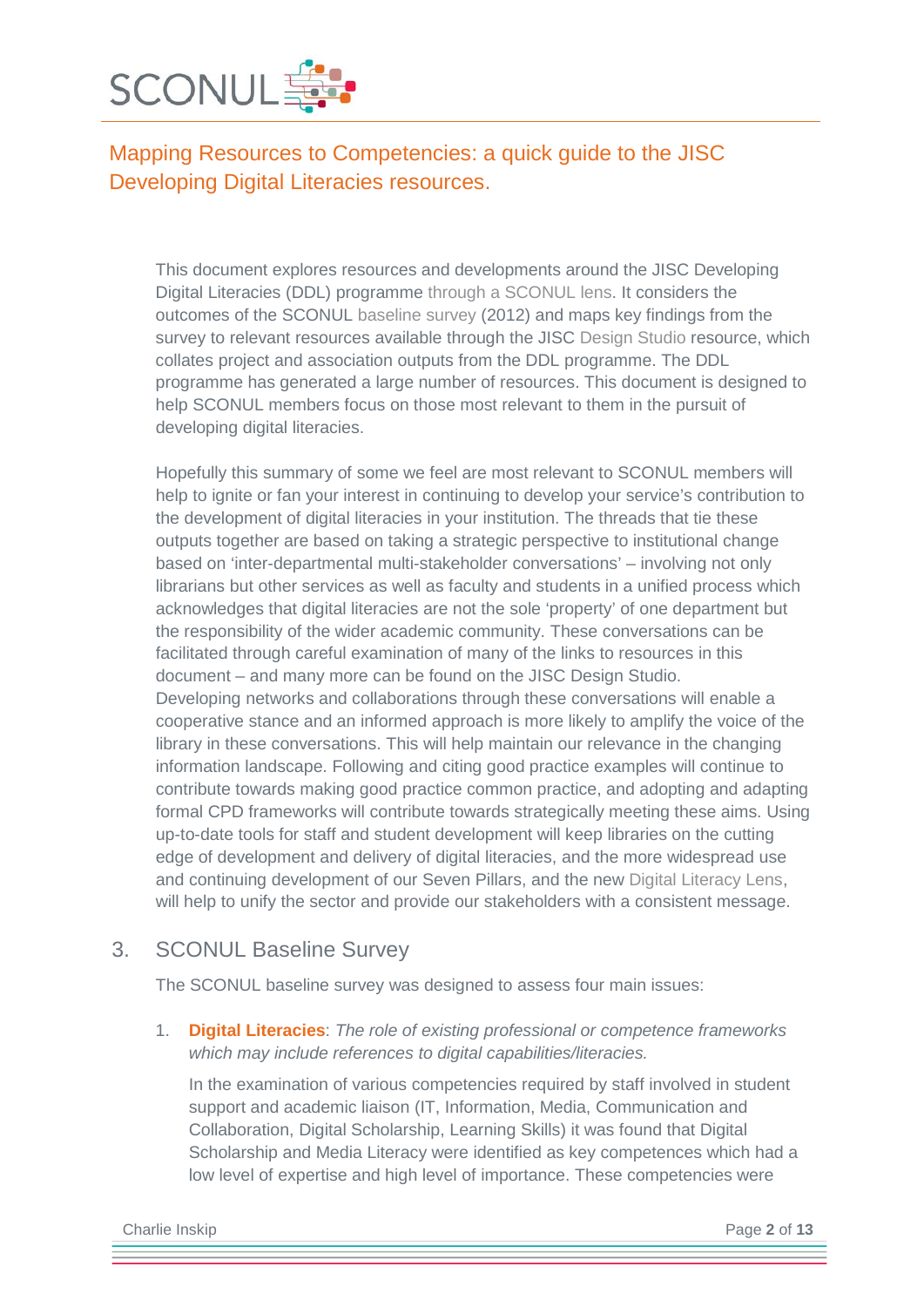

derived from the JISC definition of digital literacy, "those capabilities which fit an individual for living, learning and working in a digital society" (JISC, 2011). These are detailed in Appendix 1.

2. **Digital Literacy Lens of SCONUL Seven Pillars**: *Current levels of support offered by SCONUL to members for professional development, and if available where the focus is on digital capabilities/literacies.*

There were 53 respondents to the online survey, representing a c30% response rate. The respondents made favourable comments on how the current Digital Literacy lens of the Seven Pillars maps to the JISC digital literacy competencies, although some suggested that minor modifications could improve it slightly. We acknowledge that this sample, through its nature as SCONUL members, may be predisposed to support the lens. It was suggested that the tool would be useful in the communication and development of digital literacies in others and as a measurement tool for staff competencies.

3. **Current practices and initiatives**: *How SCONUL members support digital capability in individuals and institutions and linked to this, is how members currently develop their own expertise.*

Although some services are leading on institutional development of digital literacy strategy, the majority are working on this in partnership with academic departments and other service areas (particularly L&T development).

4. **Digital literacies and workforce development**: *How SCONUL members understand digital literacy and its relevance to roles/professional practice.*

Locally delivered role or sector-specific staff development was found to be the most popular approach, possibly supported (but not led) by academic study or SCONUL initiatives and shared across other relevant professional bodies.

The survey raised some key questions:

- a) Where evidence suggests that staff are at either a novice/competent stage, but development is seen as essential what action is being taken to bridge the gap?
- b) What are the examples of good practice in the field of staff development/digital literacy?
- c) How valid is the digital literacy lens as a tool to be used, either with staff, or as a tool to underpin the development of student skills?
- d) What opportunities exist for SCONUL to adopt a more strategic role to champion/lead on digital literacy?

Charlie Inskip Page **3** of **13**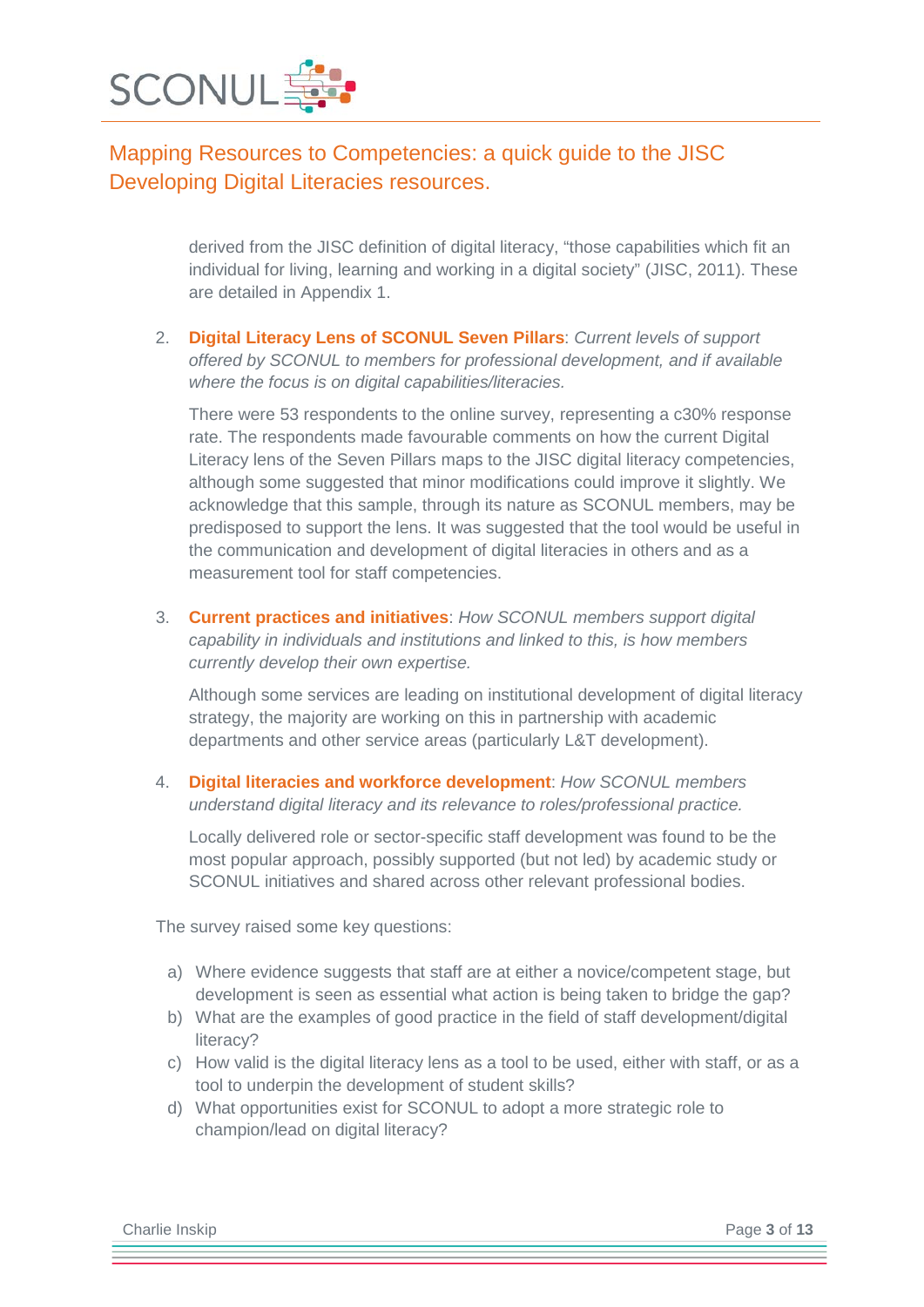

The following pages map each of these four questions to the outputs of the JISC Developing Digital Literacies programme, highlighting and providing links to those which we feel are relevant to help answer them and to provide invaluable resources to SCONUL members exploring the development of digital literacies in the educational sector.

### **1. Where evidence suggests that staff are at either a novice/competent stage, but development is seen as essential what action is being taken to bridge the gap?**

These DDL resources provide evidence that other types of stakeholders are experiencing similar issues to SCONUL members in terms of the need for staff development in the area of digital scholarship. You may find these useful in reinforcing your case when developing institutional, departmental or service policy and strategy in this area, or if you are seeking to develop links across service areas.

#### **Policy / strategy development / organisational change**

In the baseline survey we examined how services were contributing to strategic development of their institution's digital literacy. The results indicate that a significant minority are directly contributing to institutional developments, but the majority of activity is being undertaken on a more local basis. The findings also suggested that many respondents were contributing in partnership with academic departments and other professional service areas. The projects below were working specifically on the area of institutional change and interdepartmental collaboration which may be of use to readers working in this area. Fundamentally, the recognition of digital literacies by policies, strategies and the organization leads to the release of funds and other resources to develop staff skills in this area.

**Cardiff University** [\(Digidol\)](http://jiscdesignstudio.pbworks.com/w/page/50732611/Digidol%20project): ambitious project concentrating on facilitating organisational change to enable university-wide development of digital literacy identified the importance of internal communication and promoting good practice. Importance of embedding digital literacies in institutional strategies, cross-service conversations, barriers of time and skills, identified range of approaches to development including formal training, task-based and peer support [\[Baseline survey](http://jiscdesignstudio.pbworks.com/w/file/52909480/Baseline%201%20Exec%20Summary.docx)  [executive summary 1](http://jiscdesignstudio.pbworks.com/w/file/52909480/Baseline%201%20Exec%20Summary.docx) (DL for Teaching and Learning), [Baseline survey executive](http://jiscdesignstudio.pbworks.com/w/file/52909503/Baseline%202%20Exec%20Summary.docx)  [summary 2](http://jiscdesignstudio.pbworks.com/w/file/52909503/Baseline%202%20Exec%20Summary.docx) (DL for Researchers and Administrators), [INSRV DL strategy,](http://www.cf.ac.uk/insrv/resources/regulationsandstrategy/Strategy%20for%20Digital%20and%20Information%20Literacies%202012-2014.docx) [Librarians](http://digidol.cardiff.ac.uk/?attachment_id=602)  [social media forum case study,](http://digidol.cardiff.ac.uk/?attachment_id=602) [Strategies,](http://digidol.cardiff.ac.uk/strategic-development/) [Bridging the gap between practice and](http://jiscdesignstudio.pbworks.com/w/file/fetch/59499070/digidol_poster_jisc_oct_2012.jpg)  [services\]](http://jiscdesignstudio.pbworks.com/w/file/fetch/59499070/digidol_poster_jisc_oct_2012.jpg)

**University of Bath** [\(PRIDE\)](http://jiscdesignstudio.pbworks.com/w/page/50732777/PRIDE%20project): similar to Cardiff University, PRIDE seeks to enable institutional change. Their examples of 'Faculty Learning Community' workshops illustrate their view of involving staff and students in this approach and importance of discipline-specific views on digital literacies [\[Introductory video\]](http://wordpress.redirectingat.com/?id=725X584219&site=digilitpride.wordpress.com&xs=1&url=http%3A%2F%2Fvimeo.com%2F42178362&xguid=059291aa6a09e67f88656e07b743773c&xcreo=0&sref=http%3A%2F%2Fdigilitpride.wordpress.com%2Fabout%2F&pref=http%3A%2F%2Fdigilitpri)

**Plymouth** University [\(SEEDPOD\)](http://jiscdesignstudio.pbworks.com/w/page/50732781/SEEDPoD%20project): again, Plymouth are exploring effecting institutional change and the embedding of digital literacies, recommending auditing, senior management buy-in, and communicating through use of existing networks. They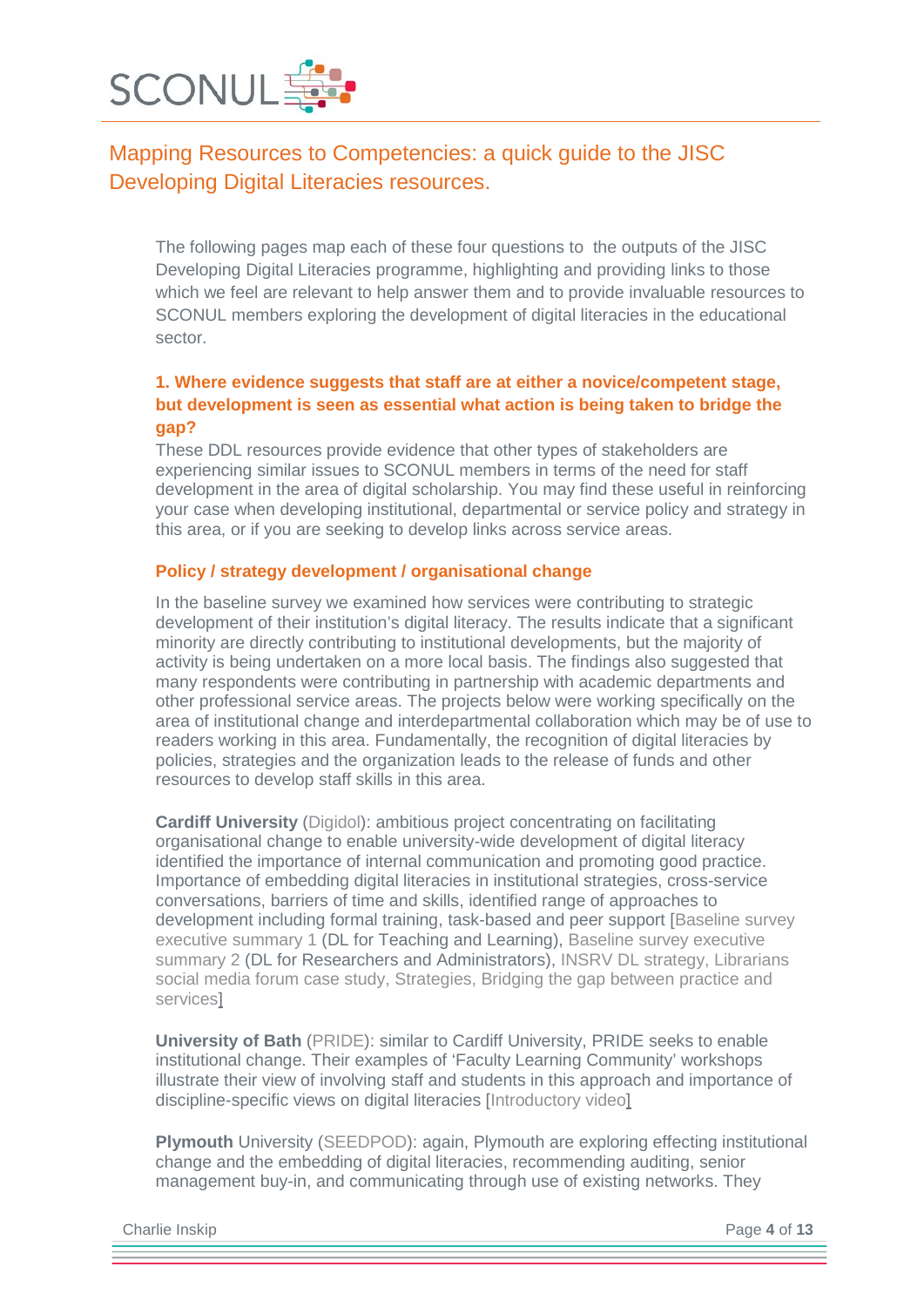

suggest their [Roadmap](http://jiscdesignstudio.pbworks.com/w/page/66082770/Digital%20Literacies%20Implementation%20Plan) may be useful for those in other institutions making digital literacies more explicit, while their notes around [effective change](http://technologyenhancedlearning.net/seedpod/2013/09/11/the-germination-of-seedpod/) may resonate or inspire you.

#### **Networks and collaborations**

It is fully acknowledged that HE libraries do not exist in a vacuum and many of the issues SCONUL members face align to similar issues in other professional service departments. These resources highlight the value of developing networks and collaborations across services, as highlighted by the widespread collaborative nature of strategy development raised by the survey.

**Heads of Educational Development Group** [\(HEDG\)](http://jiscdesignstudio.pbworks.com/w/page/48783639/HEDG%20DL): familiar issues such as the barriers of time, workload, lack of resources, fear of new technology, conservatism of the organization and lack of strategic approach; opportunities of cross-departmental collaborative practices and work with students [\[Baseline survey pdf,](http://jiscdesignstudio.pbworks.com/w/file/50457134/HEDG%20baseline.pdf) [Baseline survey](http://jiscdesignstudio.pbworks.com/w/file/61396202/SADDLE%20Analysis%20of%20the%20qualitative%20data%20from%20the%20survey.pdf)  [\(analysis\) pdf\]](http://jiscdesignstudio.pbworks.com/w/file/61396202/SADDLE%20Analysis%20of%20the%20qualitative%20data%20from%20the%20survey.pdf)

**University of Exeter** [\(CASCADE\)](http://jiscdesignstudio.pbworks.com/w/page/50732446/ExeterCascade%20project): Exeter focus on post-graduate researchers (and professional services staff) as change agents. Their baseline survey highlights the relevance of discipline-specific resources, the barriers of time and resources, and the importance of strategy [\[Baseline report\]](http://jiscdesignstudio.pbworks.com/w/page/53649882/Exeter%20Cascade%20baseline%20findings%20and%20recommendations)

**Standing Conference on Academic Practice** [\(SCAP\)](http://jiscdesignstudio.pbworks.com/w/page/48784350/SCAP%20DL): survey of members responsible for academic development in research-intensive institutions identifies opportunities in using VLEs to drive digital literacy development, and collaboration with students when developing digital literacies and risks in discipline-specific imbalances leading to gaps in provision [\[Baseline survey pdf\]](http://jiscdesignstudio.pbworks.com/w/file/fetch/55088947/SCAP%20Digital%20Literacy%20baseline%20analysis.pdf)

#### **Good practice / case studies**

As library practitioners continue to expand their skills in teaching and learning a deeper understanding of key issues in learning development and in student user needs becomes increasingly important. These resources are valuable examples of good practice and case studies.

**Association of Learning Development in Higher Education** [\(AldInHE\)](http://jiscdesignstudio.pbworks.com/w/page/48783279/ALDinHE%20DL): key issues for learning developers include use of social media and mobile technologies, issues of time and cost, value of good practice, local digital champions and case studies in improving delivery of training support. [\[Baseline report pdf\]](http://jiscdesignstudio.pbworks.com/w/file/fetch/50489516/ALDinHE_DDL_baseline_report_jan_2012.pdf)

**Institute of Education** [\(IoE\)](http://jiscdesignstudio.pbworks.com/w/page/50732695/Digital%20Literacies%20as%20a%20Postgraduate%20Attribute%20project): detailed user study exploring student attributes and the implications in the delivery of sustainable digital literacies, in collaboration with library and using SCONUL strategic vision [\[Key messages\]](http://libguides.ioe.ac.uk/content.php?pid=505768&sid=4161244)

Charlie Inskip Page **5** of **13**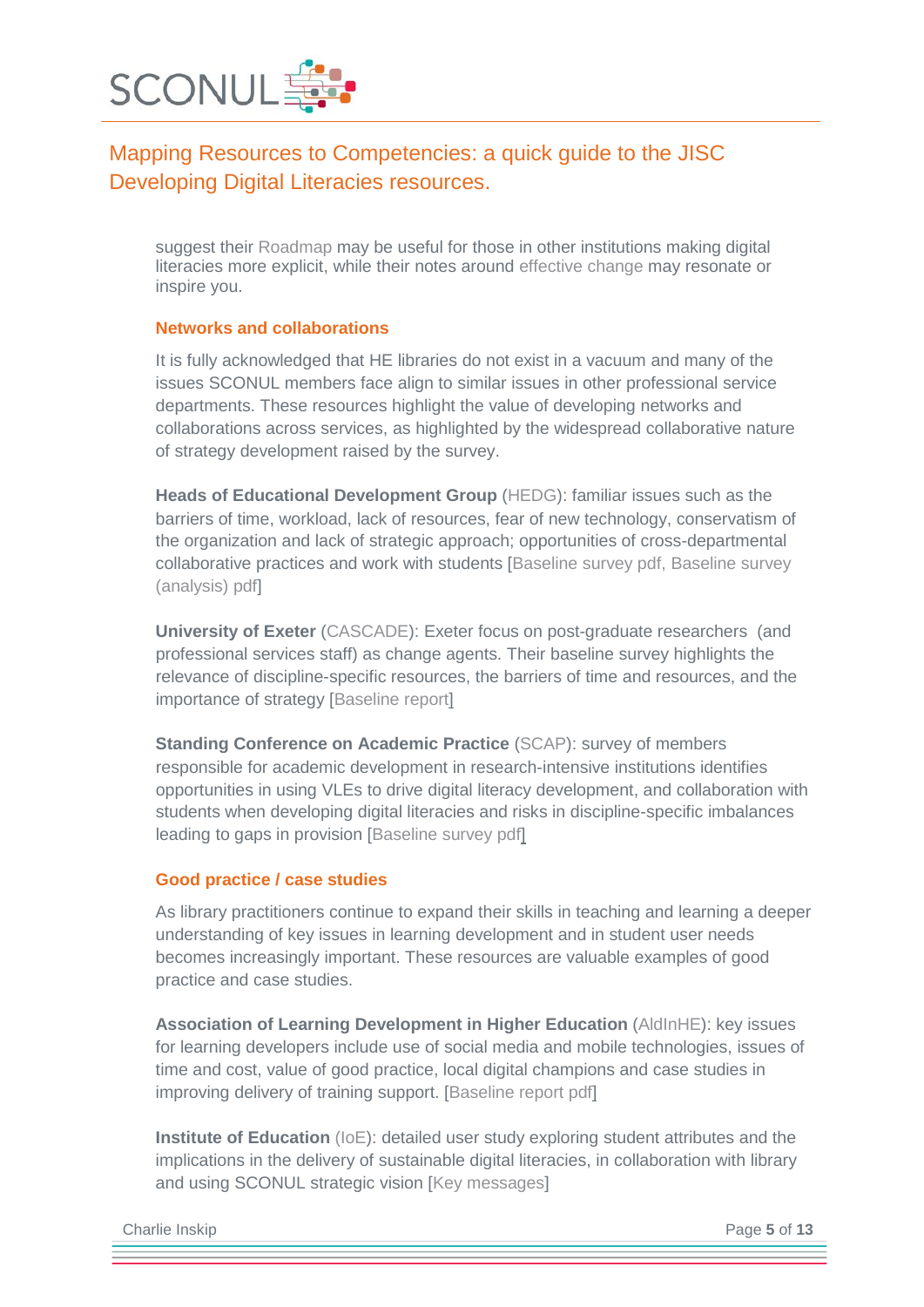

#### **CPD frameworks**

In terms of supporting the development of digital literacies within services, CPD events, compulsory appraisal targets and staff and self-development training programmes figure amongst the wide range of approaches taken across the survey participants. Some comparable services, such as those coordinating the activities of teaching administrators, take a profession-wide approach to CPD, mapping skills to frameworks. Those listed below reflect the issues around digital literacies for other services. SCONUL members will recognize many of these issues in their own practice, allowing them to engage more effectively across services.

**Association of University Administrators** [\(AUA\)](http://jiscdesignstudio.pbworks.com/w/page/48656386/AUA%20DL): survey of digital literacies in HE administration and management highlights the importance of mapping effective and professional use of digital skills to CPD framework [\[Baseline report pdf\]](http://jiscdesignstudio.pbworks.com/w/file/fetch/50442087/AUA%20baseline%20report.pdf)

[VITAE:](http://jiscdesignstudio.pbworks.com/w/page/48785366/Vitae%20DL) survey of researchers and professional staff involved in the development of researchers (including librarians) suggests high use of mobile technologies and low use of VLE, intranet and collaborative tools by researchers, and uptake of digital literacies training is limited and restricted by time, opportunity and cost [\[Baseline](http://jiscdesignstudio.pbworks.com/w/file/fetch/50435086/Vitae%20JISC%20DDL%20programme%20-%20Vitae%20baseline%20study%20report.pdf)  [survey pdf\]](http://jiscdesignstudio.pbworks.com/w/file/fetch/50435086/Vitae%20JISC%20DDL%20programme%20-%20Vitae%20baseline%20study%20report.pdf)

**Staff and Educational Development Association** [\(SEDA\)](http://jiscdesignstudio.pbworks.com/w/page/48784376/SEDA%20DL): professional development framework for staff involved in learning technologies recognizes value of digital literacies: [\[Embedding Learning Technologies](http://www.seda.ac.uk/pdf.html?p=3_1_10_1_4) ]

**University College London** [\(Digital Department\)](http://jiscdesignstudio.pbworks.com/w/page/50732785/The%20Digital%20Department%20project): UCL focus on 'teaching administrators' as change agents, in collaboration with [AUA](http://jiscdesignstudio.pbworks.com/AUA-DL) and [ALT.](http://jiscdesignstudio.pbworks.com/w/page/48782992/ALT%20DL) They suggest informing digital literacies development through detailed training needs analysis and map their TA skills to the AUA professional behavior framework [\[Mapping pdf\]](http://jiscdesignstudio.pbworks.com/w/file/67896494/UCL%20Teaching%20Administrator%20role%20mapping%20201306.pdf)

#### **2 a. What are the examples of good practice in the field of staff development?**

In Section 1 we presented some useful resources relating to management issues such as developing policies, collaborations, case studies and CPD frameworks. In this section we focus on some specific tools which may be useful to those who already have policies in place but are looking for ideas and approaches useful in helping to achieve the objective of a digitally literate workforce. If you are interested in developing staff or your own skills in the area of Digital Literacies, these resources may be relevant to you. Here we look at frameworks and programmes for good practice delivery of staff development, supported by state-of-the-art tools and case studies of some of these approaches.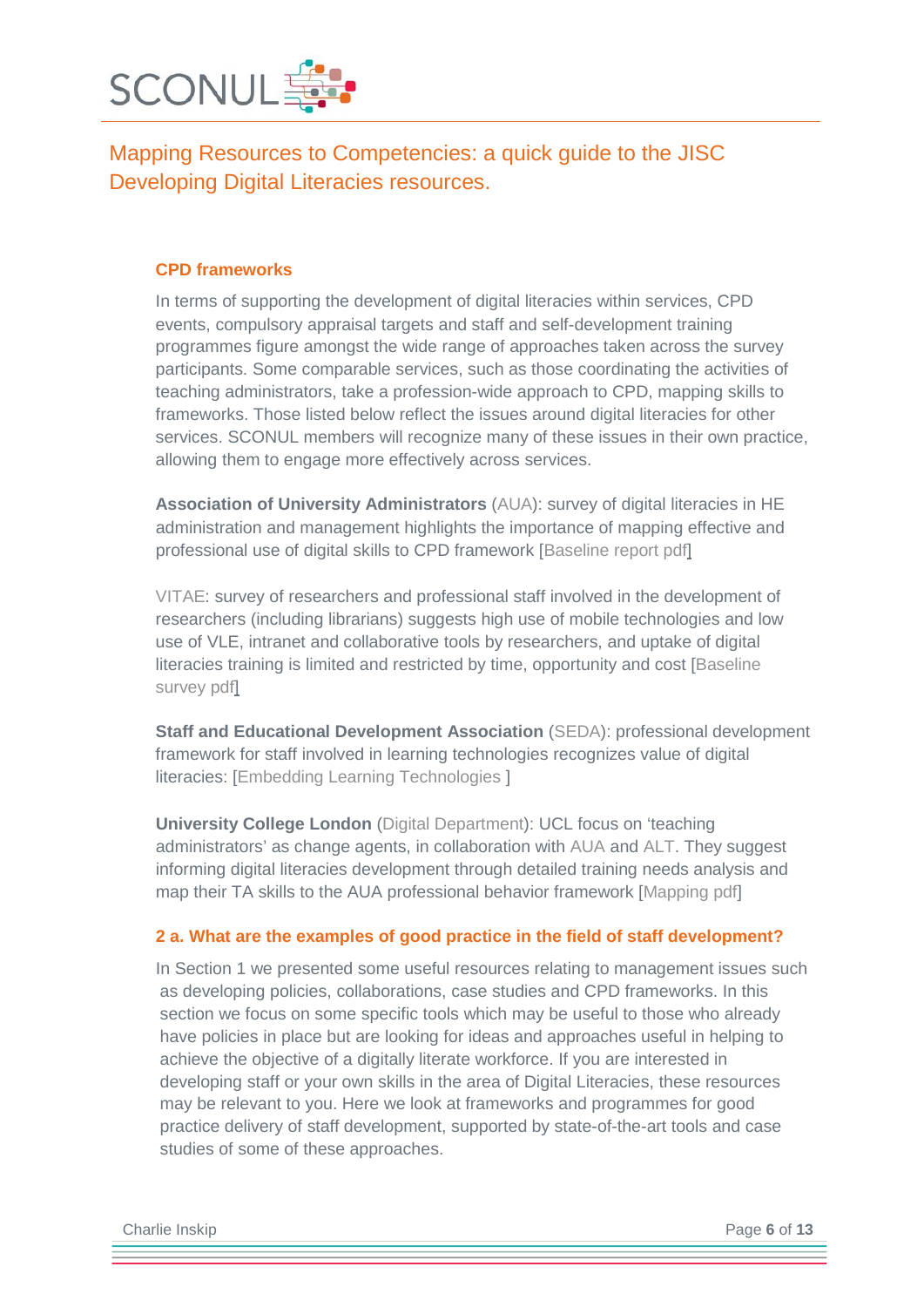

#### **Frameworks**

These examples of skills mapping and professional development frameworks highlight the similarities between the experience in library services and other areas across FE and HE institutions, including researchers, university and teaching administrators.

**Association of University Administrators** [\(AUA\)](http://jiscdesignstudio.pbworks.com/w/page/48656386/AUA%20DL): [Mapping university administrators'](http://jiscdesignstudio.pbworks.com/w/page/66684147/JISC-AUA%20%20mapping%20outputs)  [skills](http://jiscdesignstudio.pbworks.com/w/page/66684147/JISC-AUA%20%20mapping%20outputs) with digital literacies shows how an audit of the attributes of your staff or yourself against existing JISC capabilities may help to identify gaps requiring development;

**Staff and Educational Development Association** [\(SEDA\)](http://jiscdesignstudio.pbworks.com/w/page/48784376/SEDA%20DL): [Professional](http://www.seda.ac.uk/pdf.html)  [development framework](http://www.seda.ac.uk/pdf.html) is an example of formal accreditation for staff development across the board: [VITAE:](http://jiscdesignstudio.pbworks.com/w/page/48785366/Vitae%20DL) a combination of the use of the Vitae [Information literacy](http://www.vitae.ac.uk/CMS/files/upload/Vitae_Information_Literacy_Lens_on_the_RDF_Apr_2012.pdf)  [lens](http://www.vitae.ac.uk/CMS/files/upload/Vitae_Information_Literacy_Lens_on_the_RDF_Apr_2012.pdf) (which is informed by the Seven Pillars) and the more detailed [Researcher](http://www.vitae.ac.uk/researchers/291411/Manage-your-career-with-the-Vitae-RDF-Planner.html)  [development framework planner](http://www.vitae.ac.uk/researchers/291411/Manage-your-career-with-the-Vitae-RDF-Planner.html) is a valuable approach for those who recognize a need to focus on research as an element of staff development;

**Cardiff University** [\(Digidol\)](http://jiscdesignstudio.pbworks.com/w/page/50732611/Digidol%20project): [Learning literacies framework](http://jiscdesignstudio.pbworks.com/f/1373285946/institutional-story-image-1.png) may help model the journey from 'awareness' to 'identity'; [Subject librarians framework](http://digidol.cardiff.ac.uk/files/2013/05/Subject-Librarians-LLF-draft-050613.pdf) is a detailed example of applying this model to subject librarians involved in supporting learning literacies and would be a valuable tool in staff self-assessment exercises;

**University College London** [\(Digital Department\)](http://jiscdesignstudio.pbworks.com/w/page/50732785/The%20Digital%20Department%20project): [Mapping of TA skills](http://jiscdesignstudio.pbworks.com/w/file/fetch/67896494/UCL%20Teaching%20Administrator%20role%20mapping%20201306.pdf) for professional development is an accessible visual resource which could also be applied in staff self-assessment and career development planning;

**University of Bath** [\(PRIDE\)](http://jiscdesignstudio.pbworks.com/w/page/50732777/PRIDE%20project): [Digital Literacy Attributes](http://digilitpride.wordpress.com/digital-literacy-statements/) mapping exercises showing the importance of considering disciplinary differences in attributes, which will be useful to develop staff skills relevant to the academic focus of your institution.

#### **Programmes**

These various programmes are good examples of how formal training based on the frameworks may be used to enhance service quality through staff development.

**Staff and Educational Development Association** [\(SEDA\)](http://jiscdesignstudio.pbworks.com/w/page/48784376/SEDA%20DL): [Embedded learning](http://www.seda.ac.uk/pdf.html?p=3_1_10_1_4)  [technologies programme](http://www.seda.ac.uk/pdf.html?p=3_1_10_1_4) is relevant to staff involved with learning technologies as part of their professional work;

**Association for Learning Technology** [\(ALT\)](http://jiscdesignstudio.pbworks.com/w/page/48782992/ALT%20DL): [CMALT](http://jiscdesignstudio.pbworks.com/w/file/fetch/48878595/ALT_CMALT%20prospectusA4_v5_web.pdf) (Certified Membership training prospectus) is a portfolio-based professional accreditation scheme for development of staff involved in the use of learning technology;

Charlie Inskip Page **7** of **13**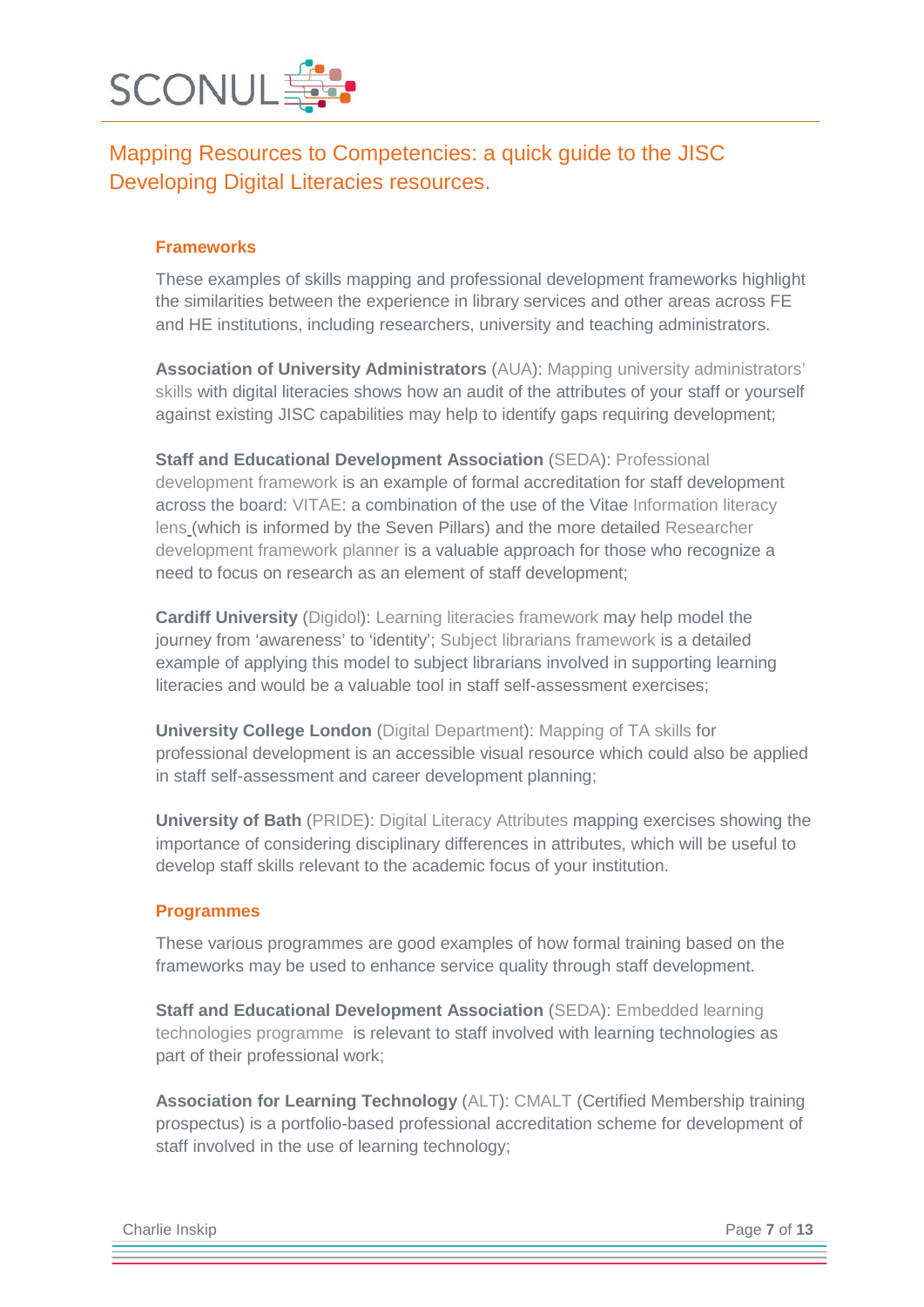

**University of the Arts London** [\(DIAL\)](http://jiscdesignstudio.pbworks.com/w/page/50732585/DIAL%20project): [Teaching development](http://process.arts.ac.uk/category/project-groups/cltad-teaching-development-projects) guides may provide useful support in particular areas of these types of programmes,

**University of Reading** [\(Digitall Ready\)](http://jiscdesignstudio.pbworks.com/w/page/50732729/Digitally%20Ready%20project): [Staff development diary](http://www.reading.ac.uk/web/FILES/CSTD/Staff_Development__Brochure_2012-13.pdf) shows the wide range of possibilities when developing staff programmes.

#### **Tools**

There is an enormous range of tools for staff development – these are just a few examples produced by the DDL projects and associations, some of which are immediately accessible online self-development resources, others being aimed at a higher level for use in training programmes.

**Association of Learning Development in Higher Education** [\(AldInHE\)](http://jiscdesignstudio.pbworks.com/w/page/48783279/ALDinHE%20DL): [Learn](http://www.learnhigher.ac.uk/research-skills/#nav-teachinglearning)  [Higher resources](http://www.learnhigher.ac.uk/research-skills/#nav-teachinglearning) Professional development toolkit linking digital literacies with learning and pedagogy

**Plymouth University** [\(SEEDPOD\)](http://jiscdesignstudio.pbworks.com/w/page/50732781/SEEDPoD%20project): [Guide](http://jiscdesignstudio.pbworks.com/w/page/67634010/iPADS%20WORKSHOP) to running an iPad workshop,

**University of the Arts London** [\(DIAL\)](http://jiscdesignstudio.pbworks.com/w/page/50732585/DIAL%20project): [Using iPads in technical workshops](http://process.arts.ac.uk/content/using-ipads-technical-workshops)

**University of Exeter** [\(CASCADE\)](http://jiscdesignstudio.pbworks.com/w/page/50732446/ExeterCascade%20project): [Developing the digital curriculum](http://projects.exeter.ac.uk/cascade/digitalcurriculum/#.UjHQs9KsiSo)

**Association for Learning Technology** [\(ALT\)](http://jiscdesignstudio.pbworks.com/w/page/48782992/ALT%20DL): [OCTEL](http://octel.alt.ac.uk/course-materials/) Open Course in Technology Enhanced Learning: MOOC for use in developing skills in technology enhanced learning.

**University College London** [\(Digital Department\)](http://jiscdesignstudio.pbworks.com/w/page/50732785/The%20Digital%20Department%20project): useful document developed as an [example of designing a PDP qualification](http://jiscdesignstudio.pbworks.com/w/file/fetch/67896507/TDD%20accreditation%20plan.pdf)

**University of Bath** [\(PRIDE\)](http://jiscdesignstudio.pbworks.com/w/page/50732777/PRIDE%20project): [Resources for Faculty Learning Communities](http://digilitpride.wordpress.com/faculty-learning-communities/flc-resources/)  [consultation workshops;](http://digilitpride.wordpress.com/faculty-learning-communities/flc-resources/) [Evaluating FLC:](http://digilitpride.wordpress.com/2012/02/01/evaluating-our-faculty-learning-communities/) plenty of detailed resources around approaching digital literacy from a faculty perspective highlighting the importance of 'inter-departmental multi-stakeholder conversations'.

#### **Case studies on specific approaches**

Case studies can be very useful for inspiration and to provide real examples to participants in new processes. Although these examples focus on staff development are not taken directly from library environments they again show how experiences may connect across services.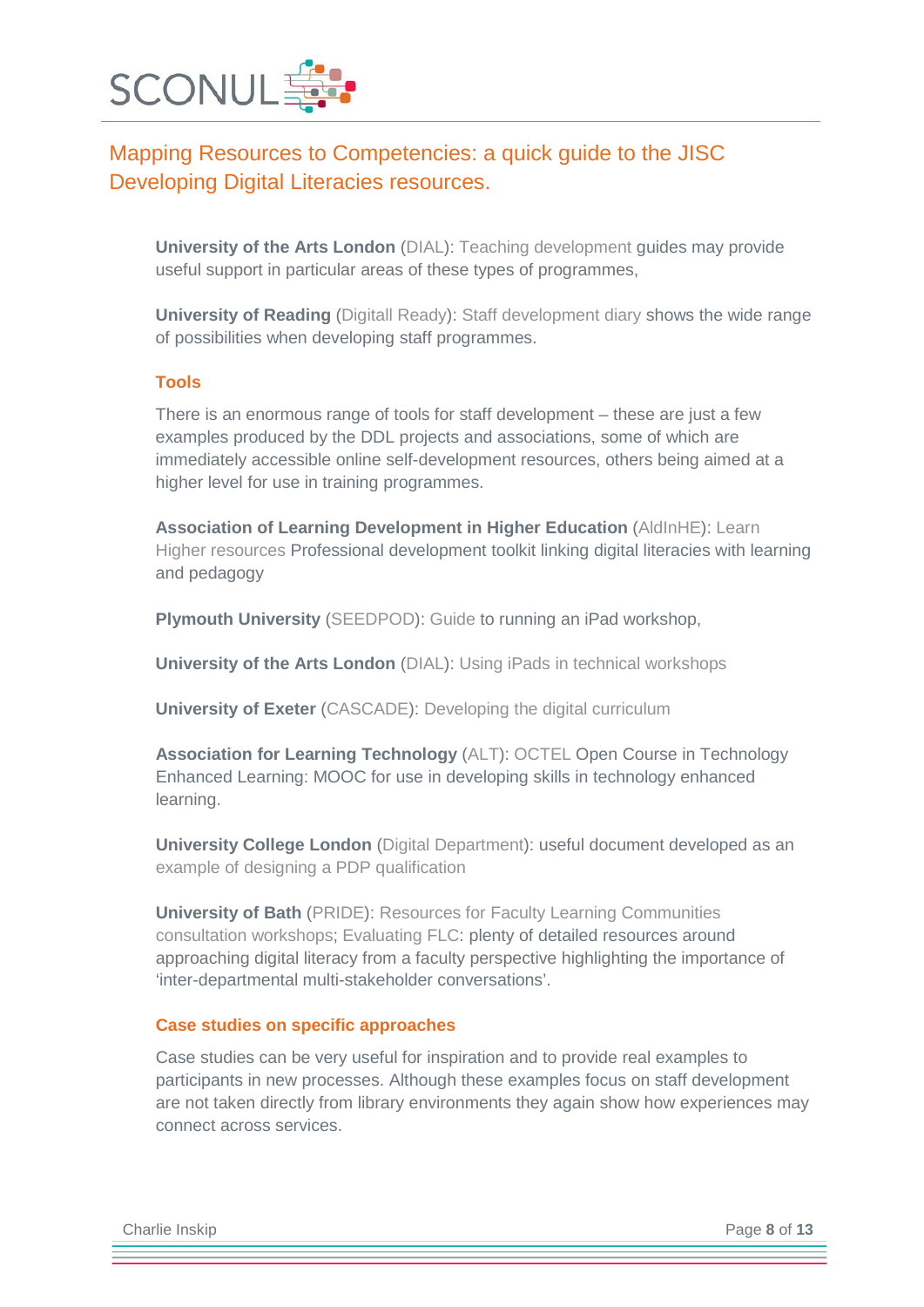

**Plymouth University** [\(SEEDPOD\)](http://jiscdesignstudio.pbworks.com/w/page/50732781/SEEDPoD%20project): Useful [case studies](http://jiscdesignstudio.pbworks.com/w/page/62000369/Case%20Studies) (short videos) on using technology to enhance learning;

**Association of Learning Development in Higher Education** [\(AldInHE\)](http://jiscdesignstudio.pbworks.com/w/page/48783279/ALDinHE%20DL): Useful links to various [case studies](http://jiscdesignstudio.pbworks.com/w/page/54134956/Case%20studies%20for%20Guide%20to%20Implementing%20the%20UKPSF%20in%20the%20Digital%20University) around implementing UKPSF, including online self-help resources (University of Reading), digital literacies in PGCert (LSE), and use of discussion boards (University of Bedfordshire) illustrating breadth of coverage across the sector.

**Association for Learning Technology** [\(ALT\)](http://jiscdesignstudio.pbworks.com/w/page/48782992/ALT%20DL): [Example of UCL staff](http://www.ucl.ac.uk/teaching-learning/news/cmalt) engaged in CMALT (teaching administrators) programme, with more detail from AUA: [work with](http://blogs.ucl.ac.uk/the-digital-department/2012/04/24/workshop-at-aua-conference/)  [ALT and Digital Department UCL](http://blogs.ucl.ac.uk/the-digital-department/2012/04/24/workshop-at-aua-conference/) and [portfolio case study](https://sites.google.com/site/catscmaltportfolio/) example from participant from Digital Department at UCL.

#### **2 b. What are the examples of good practice in the field of digital literacy?**

Some useful links in the development of digital literacies. These specific tools for teaching may provide ideas or inspiration.

**Association of University Administrators** [\(AUA\)](http://jiscdesignstudio.pbworks.com/w/page/48656386/AUA%20DL): [AUA Digital Toolbox:](http://services.aua.ac.uk/digitaltools/gallery) Useful collection of links to resources aimed at administrators and managers in HE, many of which would be useful to library staff (social media, blogging, time management etc);

**University of the Arts London** [\(DIAL\)](http://jiscdesignstudio.pbworks.com/w/page/50732585/DIAL%20project): Library services example of ['Discover'](http://arts.ac.libguides.com/discover/a_to_z)  [researcher guides](http://arts.ac.libguides.com/discover/a_to_z) (Open Information Resources, Research Data Management, Zotero) and [video presentation skills](http://process.arts.ac.uk/category/project-groups/presentation-skills)

**Cardiff University** [\(Digidol\)](http://jiscdesignstudio.pbworks.com/w/page/50732611/Digidol%20project): comprehensive mindmap-style [Knowledge Hub](http://cmapspublic3.ihmc.us/rid=1KY550GR7-1YNJ9RF-CYP5/overview.html) linking to online tools for managing, sharing, manipulating, finding, producing and communicating content;

**Plymouth University** [\(SEEDPOD\)](http://jiscdesignstudio.pbworks.com/w/page/50732781/SEEDPoD%20project): [Digital Tools for Busy Academics](http://jiscdesignstudio.pbworks.com/w/page/66082374/Digital%20Tools) is a basic introduction to online tools, many applicable to librarians such as Skype, Facebook, Wordpress, Slideshare. The more detailed [Researcher skills](http://jiscdesignstudio.pbworks.com/w/page/66082815/Postgraduate%20Researcher%20Skills) guides provide a comprehensive resource to online resources for researchers including mindmapping, reference management, online surveys.

**3. How valid is the digital literacy lens as a tool to be used, either with staff, or as a tool to underpin the development of student skills?**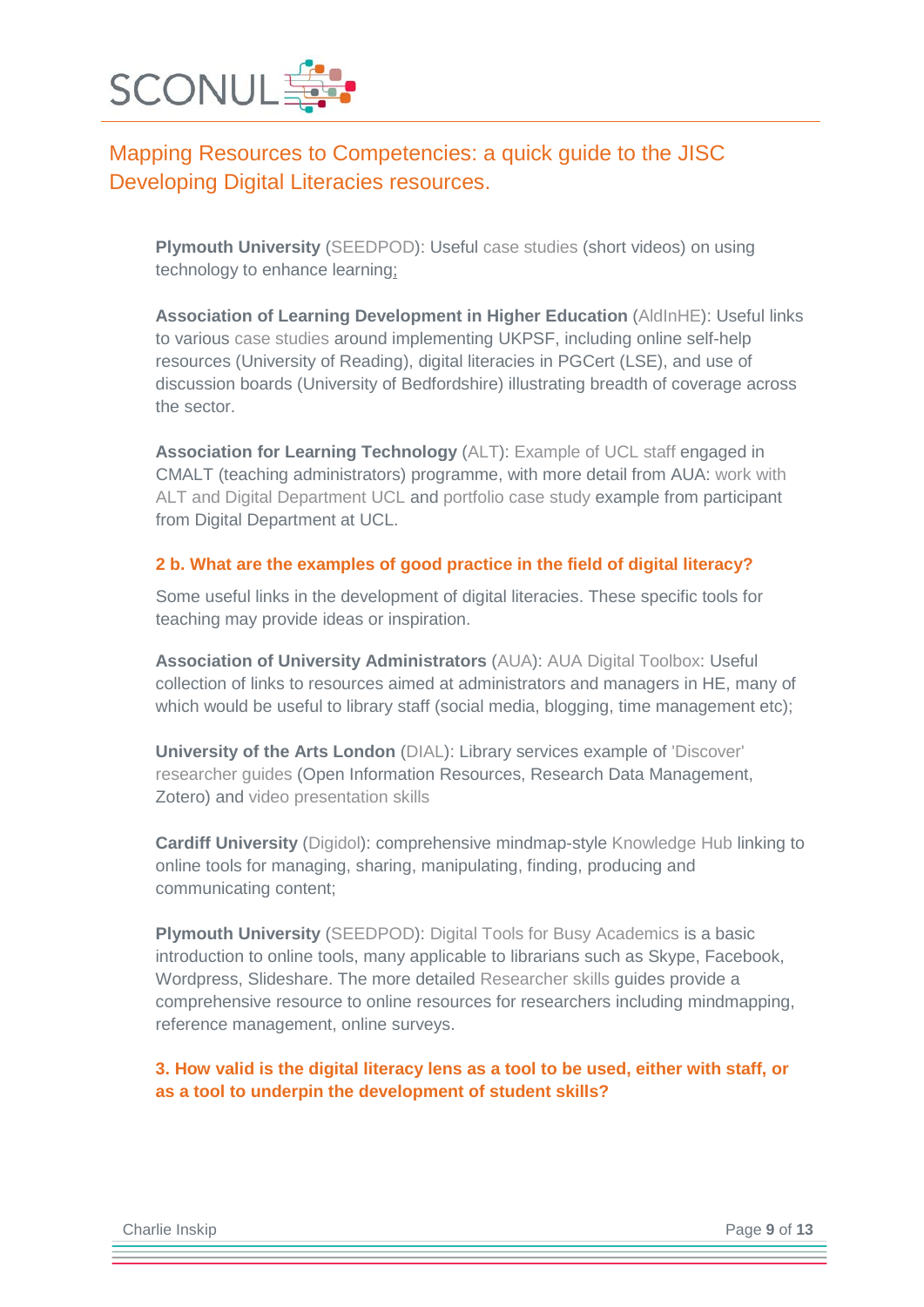

| Identify                                                                                                                                                                                                                                                                                                                                                                                                                                                                                                                                                                                                                                                       | Scope                                                                                                                                                                                                                                                                                                                                                                                                                                                                                                                                            | Plan                                                                                                                                                                                                                                                                                                                                                                                                                                                                                                                                                                                         | Gather                                                                                                                                                                                                                                                                                                                                                                                                                                                                                                                                                                                              | Evaluate                                                                                                                                                                                                                                                                                                                                                                                                                                                                                                                   | Manage                                                                                                                                                                                                                                                                                                                                                                                                                                                                                                                                | Present                                                                                                                                                                                                                                                                                                                                                                                                                                                                         |
|----------------------------------------------------------------------------------------------------------------------------------------------------------------------------------------------------------------------------------------------------------------------------------------------------------------------------------------------------------------------------------------------------------------------------------------------------------------------------------------------------------------------------------------------------------------------------------------------------------------------------------------------------------------|--------------------------------------------------------------------------------------------------------------------------------------------------------------------------------------------------------------------------------------------------------------------------------------------------------------------------------------------------------------------------------------------------------------------------------------------------------------------------------------------------------------------------------------------------|----------------------------------------------------------------------------------------------------------------------------------------------------------------------------------------------------------------------------------------------------------------------------------------------------------------------------------------------------------------------------------------------------------------------------------------------------------------------------------------------------------------------------------------------------------------------------------------------|-----------------------------------------------------------------------------------------------------------------------------------------------------------------------------------------------------------------------------------------------------------------------------------------------------------------------------------------------------------------------------------------------------------------------------------------------------------------------------------------------------------------------------------------------------------------------------------------------------|----------------------------------------------------------------------------------------------------------------------------------------------------------------------------------------------------------------------------------------------------------------------------------------------------------------------------------------------------------------------------------------------------------------------------------------------------------------------------------------------------------------------------|---------------------------------------------------------------------------------------------------------------------------------------------------------------------------------------------------------------------------------------------------------------------------------------------------------------------------------------------------------------------------------------------------------------------------------------------------------------------------------------------------------------------------------------|---------------------------------------------------------------------------------------------------------------------------------------------------------------------------------------------------------------------------------------------------------------------------------------------------------------------------------------------------------------------------------------------------------------------------------------------------------------------------------|
| <b>Understands:</b>                                                                                                                                                                                                                                                                                                                                                                                                                                                                                                                                                                                                                                            | Understands:                                                                                                                                                                                                                                                                                                                                                                                                                                                                                                                                     | Understands:                                                                                                                                                                                                                                                                                                                                                                                                                                                                                                                                                                                 | <b>Understands:</b>                                                                                                                                                                                                                                                                                                                                                                                                                                                                                                                                                                                 | <b>Understands:</b>                                                                                                                                                                                                                                                                                                                                                                                                                                                                                                        | Understands:                                                                                                                                                                                                                                                                                                                                                                                                                                                                                                                          | <b>Understands:</b>                                                                                                                                                                                                                                                                                                                                                                                                                                                             |
| The concept of digital<br>literacy within an<br>educational setting<br>The Internet is not regulated<br>but content may be<br>structured and regulated in a<br>variety of ways depending on<br>the requirements of the<br>provider<br>Technology is constantly<br>evolving and the exploration<br>and evaluation of new and<br>emerging information<br>systems is a lifelong process<br>The lifecycle of digital<br>content, including issues<br>around provenance, sharing<br>and long-term access and<br>preservation<br>The benefits and limitations<br>of using different forms of<br>digital content, tools and<br>technologies to meet specific<br>needs | Issues around copyright,<br>IPR and CC licences in<br>relation to the use and<br>creation of digital material<br>The need to address issues<br>of accessibility relating to<br>digital content<br>The characteristics of<br>different digital publication<br>formats, the functionality<br>available within software<br>platforms and the benefits<br>and limitations of these in<br>relation to the task<br>The impact of online<br>collaboration and<br>networking as a means of<br>developing, exchanging<br>and communicating<br>information | How to search for digital<br>content using appropriate<br>tools and techniques<br>The differences between<br>search tools (operating<br>within and between<br>environments), recognising<br>their benefits and<br>limitations<br>The impact of sharing<br>digital content<br>How the use of different<br>online communication tools<br>can extend reach and<br>enable teamwork and<br>collaboration<br>Where to locate and<br>publish digital content for<br>formal publication<br>purposes and for<br>information exchange<br>purposes, appreciating the<br>differences between the<br>two. | The range of different<br>forms of digital<br>publication and media,<br>the different audiences<br>they are designed for and<br>how they are organised<br><b>Issues around the</b><br>popularity of a resource<br>versus its academic<br>quality<br>How digital technologies<br>are providing<br>collaborative tools to<br>create and share<br>knowledge and the<br>implications this has on<br>gathering specific<br>information.<br>The risks of operating in a<br>virtual world and how<br>they can be mitigated<br>The importance of<br>appraising and evaluating<br>results of online searches | The need to make<br>choices in the use of<br>different technologies to<br>meet specific needs<br>Issues of quality,<br>accuracy, relevance,<br>credibility, format and<br>accessibility relating to<br>digital information<br>How to assess the profile<br>and visibility of digitally<br>published information<br>using analytic<br>functionality and tools<br>The need to be a critical<br>user of digital<br>technologies<br>The importance of<br>citation of digital<br>resources in learning and<br>research contexts | The need to handle, store<br>and disseminate digital<br>information and data in a<br>responsible and ethical<br>way<br><b>Issues</b> of plagiarism<br>The principles of citing<br>and referencing digital<br>sources and formats to<br>enable verification<br>The need to keep<br>systematic records of<br>digital sources using<br>relevant technology<br>How technologies can be<br>used to personalise<br>individual and shared<br>digital environments<br>How security profiles can<br>be used to manage levels<br>of interaction | The need to select a<br>communication approach<br>suitable for the audience<br>Issues around accessibility of<br>digital information, formats<br>and compatibility with<br>accessibility software<br>The importance of online<br>security and privacy<br>How to communicate<br>appropriately online<br>The need to consider the<br>digital self and ones online<br>presence<br>That new technologies allow<br>for information in new ways<br>(blogs, wikis, open access)        |
| Is able to:                                                                                                                                                                                                                                                                                                                                                                                                                                                                                                                                                                                                                                                    | Is able to:                                                                                                                                                                                                                                                                                                                                                                                                                                                                                                                                      | Is able to:                                                                                                                                                                                                                                                                                                                                                                                                                                                                                                                                                                                  | Is able to:                                                                                                                                                                                                                                                                                                                                                                                                                                                                                                                                                                                         | Is able to:                                                                                                                                                                                                                                                                                                                                                                                                                                                                                                                | Is able to:                                                                                                                                                                                                                                                                                                                                                                                                                                                                                                                           | Is able to:                                                                                                                                                                                                                                                                                                                                                                                                                                                                     |
| Recognise the importance of<br>skills in locating, creating<br>managing and sharing<br>information through a<br>variety of digital forms<br>Identify gaps relating to the<br>use, application or<br>development of digital<br>environments and tools<br>Continuously assess how the<br>use of digital content and<br>tools could enhance<br>academic practice<br>Recognise where digital<br>solutions can meet a specific<br>information task or need                                                                                                                                                                                                          | Identify gaps in knowledge<br>relating to digital tools or<br>content<br>Identify search tools for<br>locating quality digital<br>material<br>Assess different digital<br>formats and select those<br>to meet current need<br>Use new tools and<br>technologies as they<br>become available and<br>evaluate them for<br>suitability<br>Assess how online<br>collaboration can enhance<br>academic practice                                                                                                                                       | <b>Identify</b> appropriate online<br>search techniques<br>Remotely access external<br>digital sources in order to<br>extend opportunities for<br>discovery<br>Assess which form(s) of<br>digital media best meets<br>the criteria identified<br>Use different online<br>communication approaches<br>to extend reach<br>Assign meta-data tags to<br>content to enable future<br>discoverability                                                                                                                                                                                              | Use a range of digital<br>retrieval tools and<br>technology effectively<br>Access, read and<br>download digital<br>information and data<br>Engage in online<br>collaboration and<br>networking to access and<br>share information                                                                                                                                                                                                                                                                                                                                                                   | Assess the suitability of<br>digital content for the<br>intended audience<br>Assess the quality,<br>accuracy, relevance,<br>credibility, format and<br>accessibility of digital<br>material<br>Read online information<br>critically, taking into<br>account access<br>restrictions<br>Maximise discoverability<br>of own digital material<br>using indexing strategies                                                                                                                                                    | Use appropriate tools to<br>organise digital content<br>and data (social<br>bookmarking,<br>bibliographic software)<br>Cite and reference<br>electronic sources<br>appropriately<br>Manage digital resources<br>effectively taking account<br>of version control, file<br>storage and record<br>keeping issues<br>Personalise the digital<br>environment according to<br>need                                                                                                                                                         | Communicate effectively in a<br>digital environment, using<br>appropriate tools, to meet<br>audience needs, taking<br>account of accessibility issues<br>Confidently use the digital<br>media appropriate for<br>presentation<br>Develop an online personal<br>profile using appropriate<br>networks and technologies<br>Stay safe and, if necessary,<br>private in the digital world<br>Select appropriate<br>publication and<br>dissemination outlets to<br>share information |

Although the original Seven Pillars have had a major impact on the discussion of IL, and the framework is regularly mentioned throughout the JISC DDL material, there is minor evidence of DDL projects which discuss the use of the recently introduced DL lens on the 7 Pillars:

**Cardiff University** [\(Digidol\)](http://jiscdesignstudio.pbworks.com/w/page/50732611/Digidol%20project): [\[Baseline survey executive summary 1](http://jiscdesignstudio.pbworks.com/w/file/52909480/Baseline%201%20Exec%20Summary.docx) (DL for Teaching and Learning)], [\[Baseline survey executive summary 2](http://jiscdesignstudio.pbworks.com/w/file/52909503/Baseline%202%20Exec%20Summary.docx) (DL for Researchers and Administrators)] [VITAE:](http://jiscdesignstudio.pbworks.com/w/page/48785366/Vitae%20DL) [Information literacy lens,](http://www.vitae.ac.uk/CMS/files/upload/Vitae_Information_Literacy_Lens_on_the_RDF_Apr_2012.pdf) [Baseline survey](http://jiscdesignstudio.pbworks.com/w/file/fetch/50435086/Vitae%20JISC%20DDL%20programme%20-%20Vitae%20baseline%20study%20report.pdf)

In a consultation meeting between Vitae, SCONUL and representatives of the DDL projects Digidol (Cardiff) and Pride (Bath) it was agreed that Vitae would explore incorporating elements of DL into the existing IL lens on the RDF.

Although there appears to be support in the survey for the digital lens on the seven pillars, examples of its use are mainly anecdotal and not available in the public domain.

**Charlie Inskip** Page 10 of 13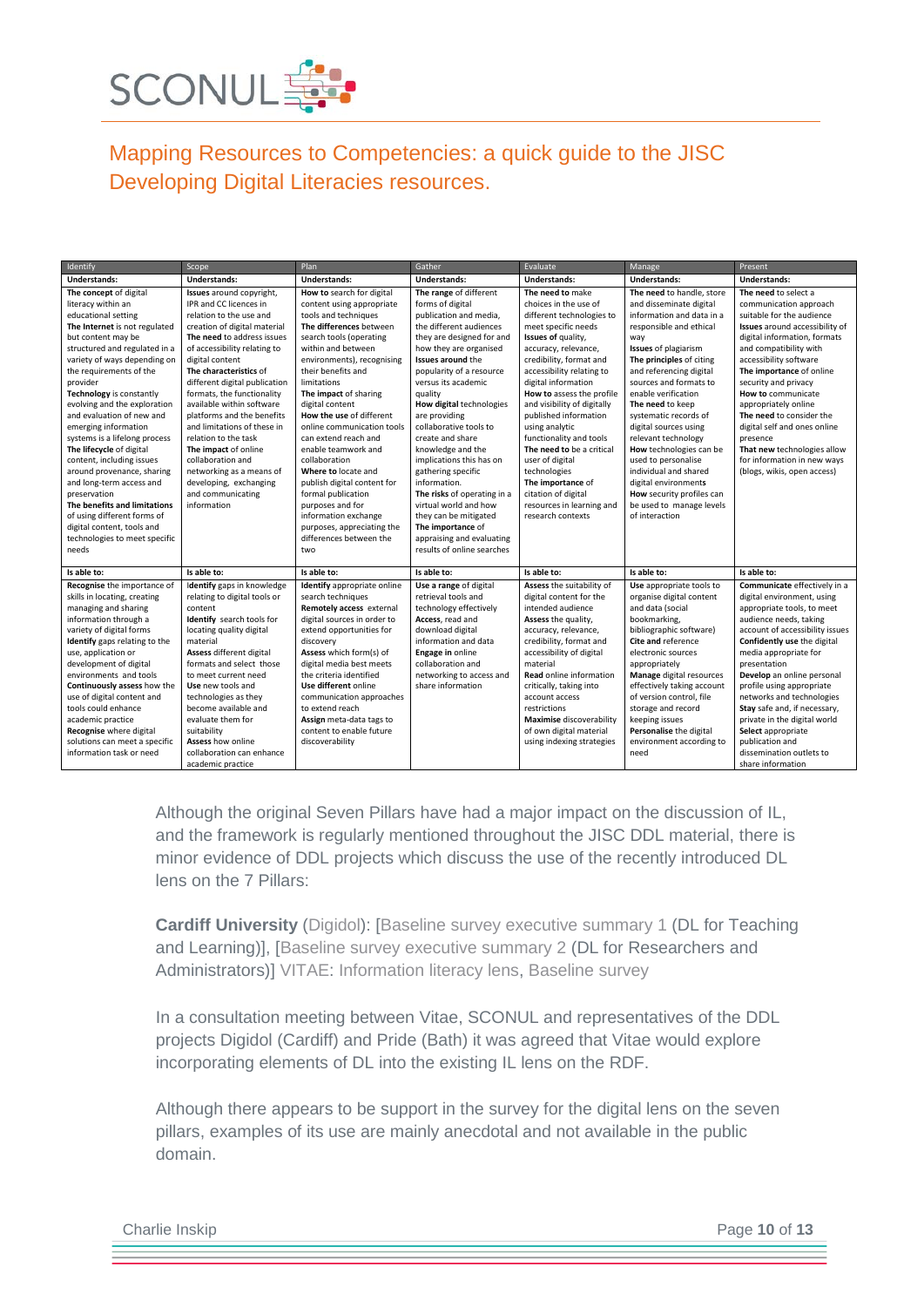

Examples of external use of the DL lens:

- a) British & Irish Association of Law Librarians (BIALL): [http://www.biall.org.uk/data/files/BIALL\\_Legal\\_Information\\_Literacy\\_Statement](http://www.biall.org.uk/data/files/BIALL_Legal_Information_Literacy_Statement_July_2012.pdf) [\\_July\\_2012.pdf](http://www.biall.org.uk/data/files/BIALL_Legal_Information_Literacy_Statement_July_2012.pdf)
- b) OER from Leeds Metropolitan University: [http://repository.leedsmet.ac.uk/xerte\\_output/Sconul\\_7\\_Pillars/](http://repository.leedsmet.ac.uk/xerte_output/Sconul_7_Pillars/)
- c) Information Literacy from Portsmouth University: <http://www.port.ac.uk/library/help/skills/uplift/>
- d) Journal of Information Literacy article on Healthcare lens: <http://ojs.lboro.ac.uk/ojs/index.php/JIL/article/view/1813>

Recognition has been made by some participants in the JISC programme that there may be some value in developing discipline-specific resources, and it may be appropriate when using the DL lens at a disciplinary level to consider the likelihood and influences of variations and commonalities in practice. For example the resources produced by University of Bath's [Pride](http://digilitpride.wordpress.com/digital-literacy-statements/) project identify digital literacy attributes for each Faculty and School within the University and their [Faculty Learning Committees](http://digilitpride.wordpress.com/faculty-learning-communities/) are a discipline-specific approach to collaborative investigation into digital literacies. These are not currently recognised by the lens.

It would be of value to promote the digital lens more widely in the SCONUL community, perhaps with a redesign to make it more readable. The dual-aspect of its use as a staff development tool and a learner skills audit tool has yet to be exploited to its fullest.

### **4. What opportunities exist for SCONUL to adopt a more strategic role to champion/lead on digital literacy?**

It is suggested by the survey that SCONUL has an important role to play in assisting members to improve and develop the skills of library and information professionals. These recommendations have been drawn from the reflective comments in the survey (available on the Design Studio) and from the various outputs of the JISC DDL programme.

### **Staff development: Helping to bridge the gap**

The '*inter-departmental multi-stakeholder conversations*' involved in developing and delivering digital literacy strategy is clearly recognized by numerous resources identified here. As a professional organization SCONUL has access to similar associations representing staff of other professional services within UK Higher Education. It is important that SCONUL exploit this access and maximizes its potential in engaging in collaborative cross-sector conversations and activities which are likely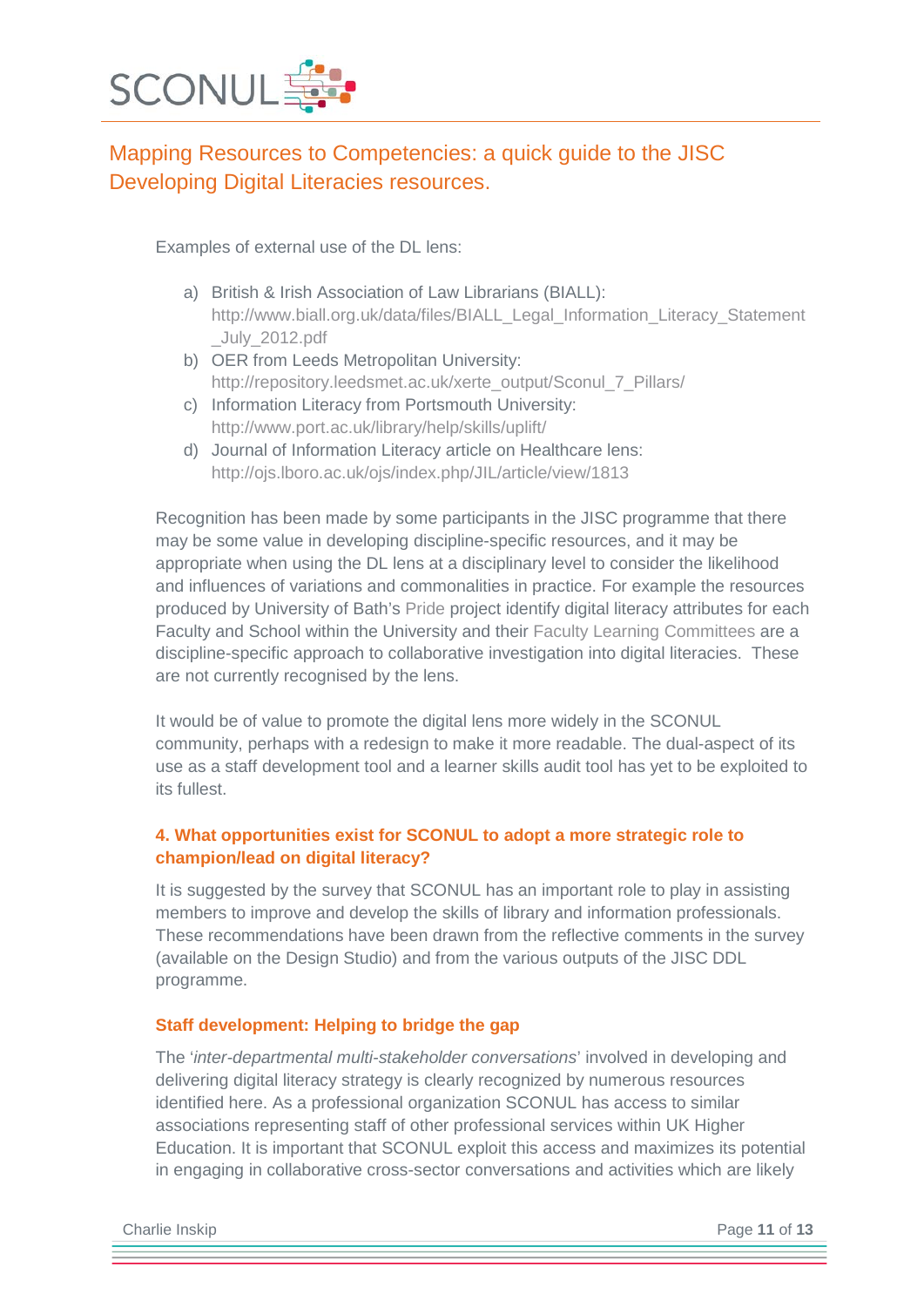

to cause a trickle-down effect in policy and strategy development and enable the voice of the library to be heard within the drivers of future change within HE.

The preference for locally delivered or sector-specific staff development was highlighted by the baseline survey. It appears that members do not want SCONUL to direct them in their efforts, but support them. A 'hands-off' approach would allow each service to retain their individuality and reflect the personality of that institution. On the other hand it has also been suggested that a recognized digital literacy qualification would help in developing these competences. This could be adopted direct from existing practice (such as ALT / AldInHe, above) or be based on the content of the digital literacy lens on the seven pillars.

These two approaches are not mutually exclusive, but require detailed discussion if the optimum approach is to be identified.

#### **Good practice in staff development and digital literacy**

There are certainly widespread examples of good practice in SCONUL members staff development and resources in digital literacy. These are often developed by library professionals with a view to sharing them across the community, as recognized in the survey comments. The redesigned SCONUL website could act as a hub for sharing these practices and resources across services, promoting them through newsletters / email lists and other forms of communication. Locally organized events which reflect issues specific to that institution could be supported by visiting practitioners to promote their good practice. Digital resources such as webinars would greatly help in facilitating these events, and would reflect the nature of the topic in question.

#### **The digital literacy lens**

It appears that the [digital literacy lens on the Seven Pillars](http://www.sconul.ac.uk/publication/digital-literacy-lens) is indeed relevant – but the evidence suggests it needs to be more widely promoted and taken up if we are to fully benefit from its value, and there is also indication that some time may be well spent investigating discipline-specific literacies. It would also benefit from a redesign to make it simpler and clearer. The Seven Pillars of Information Literacy have been widely recognized as an essential tool in modelling information literacy. Although the digital literacies lens is unlikely to have a similar impact it is currently underused and requires attention.